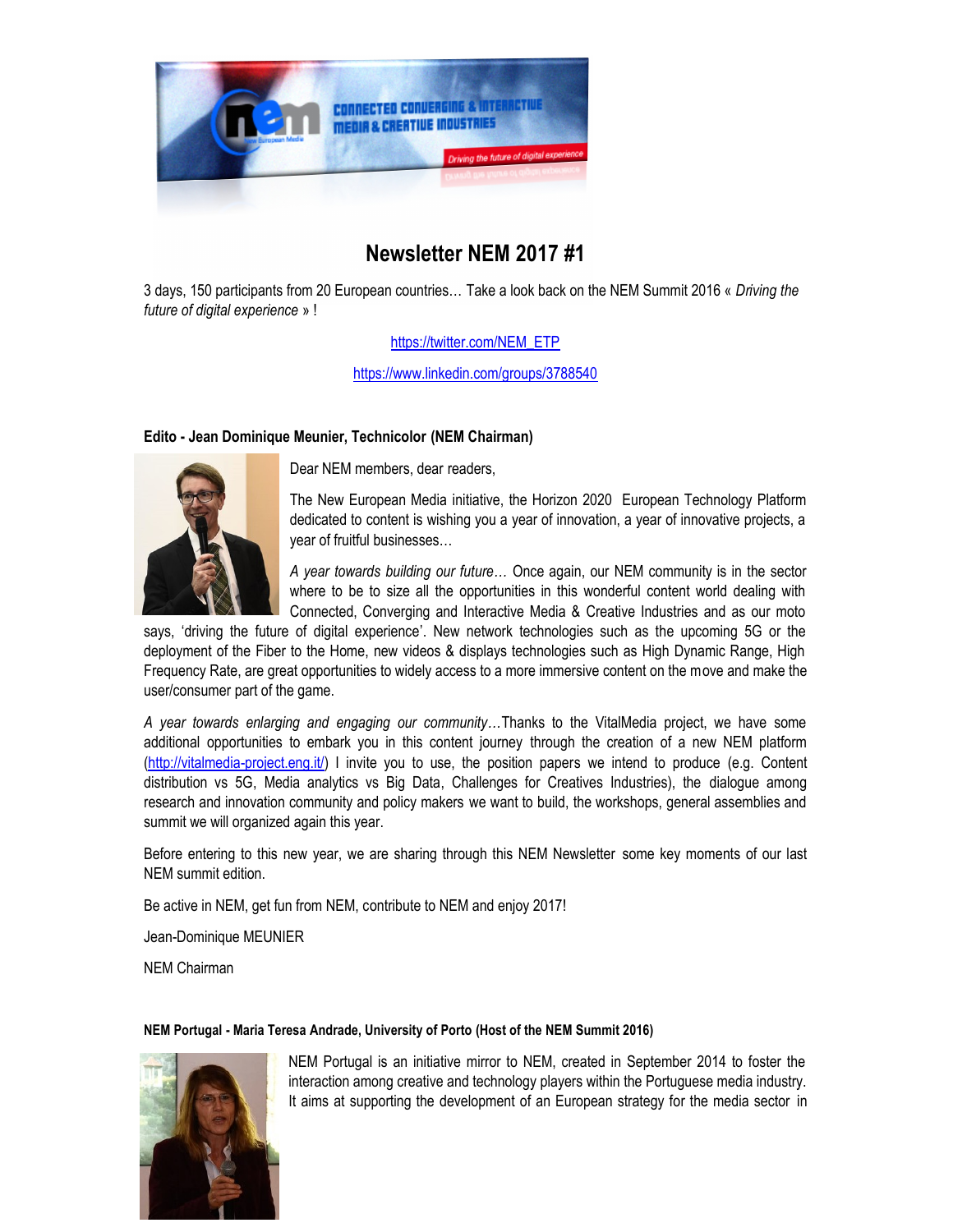

Portugal providing guidance and visibility to the currently highly fragmented sector to enter into the global market, providing a privilege channel for European players to establish links with Portuguese counterparts. Although actions and events had been conducted since its creation, the achievement of NEM Portugal's objectives in 2016 has been significantly impacted by difficulties with national funding that are expected to be solved for 2017.

The occurrence of the NEM Summit in Portugal has proven to be an excellent opportunity to successfully mobilize the Portuguese creative and media industries, to raise their awareness to the benefits that can be obtained with this type of initiatives and thus to unleash the desired interaction within the sector, both at the national as well as the European level.

http://nemportugal.com/

https://nem-initiative.org/wp-content/uploads/2014/10/8-MT-Andrade-NEM-Portugal.pdf

## **Content, Media & 5G Networks – Insights from Pierre Yves Danet, Orange (Premium Sponsor of the NEM Summit 2016)**



Orange has been sponsoring the NEM Summit for several years as we believe it is important to understand the requirements from varied sectors including content & media. One of the most important user of the future 5G networks will be the content&media indus try in terms of data volume. We are today designing the future 5G network and it is very important to catch these requirements which should have some consequences on the network capacity and design (bandwidth, latency, security …).

The 2016 edition of the NEM Summit was really a success with a large number of participants and very high level sessions where high quality papers have been presented. In particular, the 5G Session was really interesting for Orange.

Orange is pushing Media&Content large scale pilots for the 5G PPP phase 3 where 6 use cases have been identified :Ultra High Fidelity Media, On site Live event experience, User & machine generated Content, Immersive and integrated media, Cooperative media production and Collaborative gaming.

http://www.orange.com/en/news/2015/mars/5G-towards-the-mobile-Internet-of-the-future

## **Position paper on Digital storytelling - Andrew Perkis, MTM Norwegian University of Science and Technology**



At the occasion of its General Assembly in Brussels in 2016, NEM initiated work on digital Storytelling through the creation of a position paper. Digital storytelling is at the heart of new digital media and the ability to tell stories in various formats for multiple platforms is becoming increasingly important. The drive today is towards creating immersive and interactive digital stories for a diversity of services and applications, spanning from pure entertainment through edutainment and training towards digital signage and advertising. The tools for creating these digital stories have to satisfy the growing creative and media industries in Europe.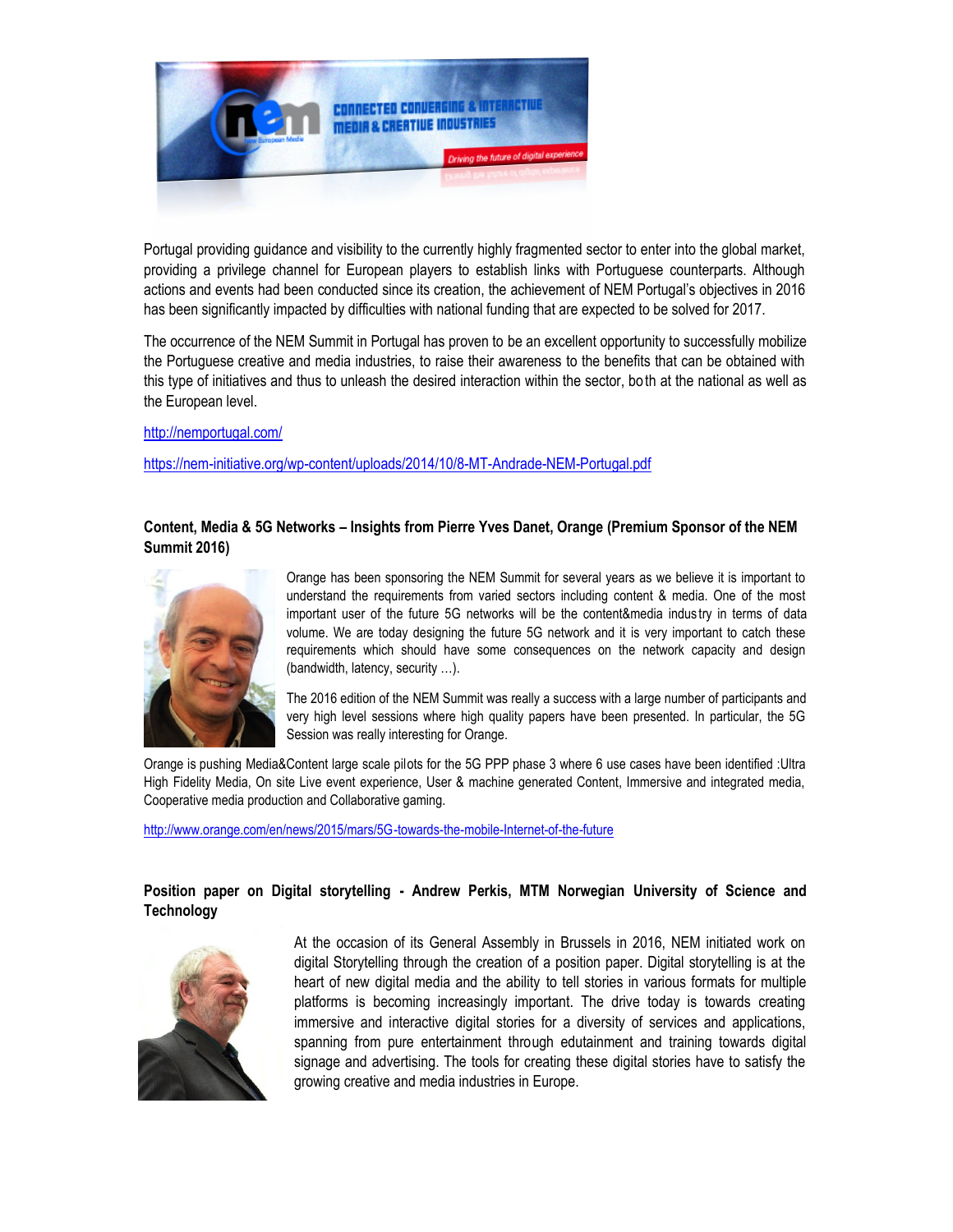

The position paper should provide a clear definition of digital storytel ling for the creative and media industry and identify gaps and weaknesses in the story creation and consumption workflow. The paper should conclude with a roadmap towards a fully interoperable way forward for Immersive Media technology Experiences.

The NEM summit in Porto was a great opportunity to present the work performed so far. We have established a mailing list with more than 50 participants actively contributing to the paper. The final version is expected to be provided at the next NEM GA in 2017.

If you would like to contribute please contact (andrew@iet.ntnu.no) to be added to the mailing list as well as getting access to the living Google document where the paper is constantly evolving and shaping up.

# **NEM Club of clusters, Building an effective digital and creative clusters community – Veronica Buey Cieslak (Madrid Network, ICT · Audiovisual Cluster), Joséphine Rohner De Smet (Cap Digital)**



The NEM Club of Clusters's goal is to enhance the collaboration between Media & Content Clusters across Europe and beyond. A set of tools has been created to facilitate the exchange of experiences and best practices : information on the NEM initiative website, a LinkedIn discussion group, synergies with the ECCP and a programme of events. After exchanges about cross-collaboration strategies at the NEM Summit 2016, the Club of Clusters will organise a workshop in the framework of Futur en Seine Festival on June 9th 2017 in Paris to tackle current challenges faced by cluster organisations such as Governance & Financial stability, Involvement of cluster participants, Service portfolio, Qualification of the staff… Save the date !

To learn more about the NEM Club of Clusters, contact : Veronica Buey Cieslak veronica.buey@madridnetwork.org and Manuella Portier manuella.portier@capdigital.com

#### **NEM Awards - Congratulations to the NEM Summit Awards winners !**

- **Best Paper :** « *High Quality 360° Video Rendering and Streaming* » by Louay Bassbouss, Stephan Steglich, Martin Lasak - Fraunhofer FOKUS, Berlin, Germany https://nem-initiative.org/wp-content/uploads/2016/11/louay-bassbouss-et-al.pdf
- **Best Exhibition :** *i2CAT – ImmersiaTV*, *Immersive Experiences around TV, an integrated toolset for the production and distribution of immersive and interactive content across devices* www.immersiatv.eu
- **Best NEM Art : Andrew Perkis, Norwegian University of Science and Technology**